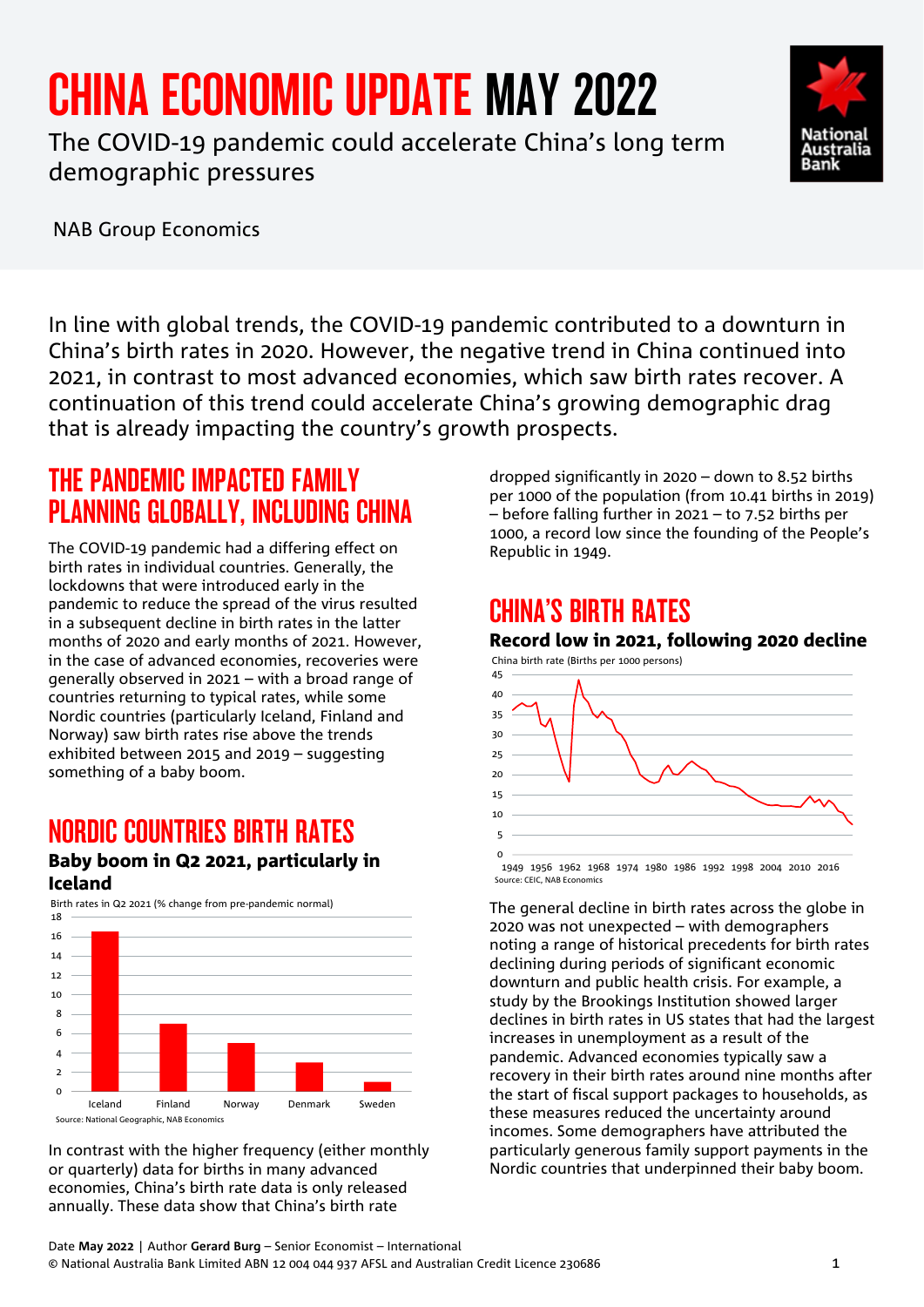These measures were in stark contrast with China's fiscal support during the pandemic – which focused spending on measures to support businesses. Anecdotal evidence suggests that there was a significant increase in unemployment in many regions of the country – which was problematic given the limited and inconsistent social safety nets provided by governments. This meant that even those who maintained employment had an increased tendency to save, likely reducing their incentives to have children. According to recent reports, this policy has not changed with respect to the lockdown in Shanghai. The lack of income support likely contributed to the decline in China's birth rate in 2021, while the policy response to current COVID-19 outbreaks (along with any further outbreaks) could also impact family planning decisions in 2022.

It will take many years to determine whether potential Chinese parents merely deferred having children due to the pandemic or will forgo having children entirely.

### DEMOGRAPHIC DRAG HAS BEEN A LONG RUNNING CONCERN

The downward trend in China's birth rate has been a long run phenomenon. China's birth rate peaked in 1963 before stabilising across the rest of the decade. The steep decline commenced in the early 1970s – well ahead of the introduction of the One Child Policy in 1980, which was implemented in part due to fears of overpopulation – followed by a more gradual decline between 1987 and 2010.

For a time, these trends provided an additional boost to China's economic growth – as fewer children meant that the working aged people made up a larger share of the total population (a trend typically referred to as a demographic dividend). However, this effect is temporary and the benefits reverse when the population ages sufficiently.

China's working age population – defined as aged 15 to 64 – peaked in 2013 at just over 1.01 billion and has subsequently declined each year since. This declining productive share of the population is required to support a growing retired one – the share of the population aged over 65 has risen from just under 7% in 2000 to over 14% in 2021.

### DEMOGRAPHIC DRAG

#### China's working age population has declined since 2013

China working age population (millions)



1990 1993 1996 1999 2002 2005 2008 2011 2014 2017 2020 Source: CEIC, NAB Economics

China's family planning policies have been loosened significantly over the past decade. Authorities had already started easing the One Child Policy prior to 2013, when they announced that couples would be permitted to have two children if one of the parents was an only child (earlier policy relaxation required both parents to be only children). In 2016, the One Child Policy became the Two Child Policy. Finally, in mid-2021, the Politburo announced that couples would be permitted to have three children.

It is possible that these policy changes had some positive impact on China's birth rate – birth rates between 2011 and 2017 exceeded the average recorded in the decade to 2010 – however the increase did not persist, with declines recorded each year since 2018.

Various surveys of households and individuals in recent years have shown that relatively few Chinese parents want more than one child. These surveys point to one child being a cultural norm – given that the One Child Policy was in force for multiple generations – as well as general costs of living, the specific cost pressures associated with raising children and the potential for discrimination (particularly by employers and against women) for having multiple children.

## **CONCLUSIONS**

China's declining birth rates in 2021 – in contrast to the recovery in many advanced economies – highlights the lack of direct fiscal support for households during the pandemic. Given the impact of COVID-19 lockdowns in various centres in China (without any apparent change in fiscal support), birth rates may not increase significantly in 2022 (if at all). This increases the likelihood of a peak in China's population much sooner than previously thought – which was anticipated in 2031 in the 2019 edition of the UN Population Prospects.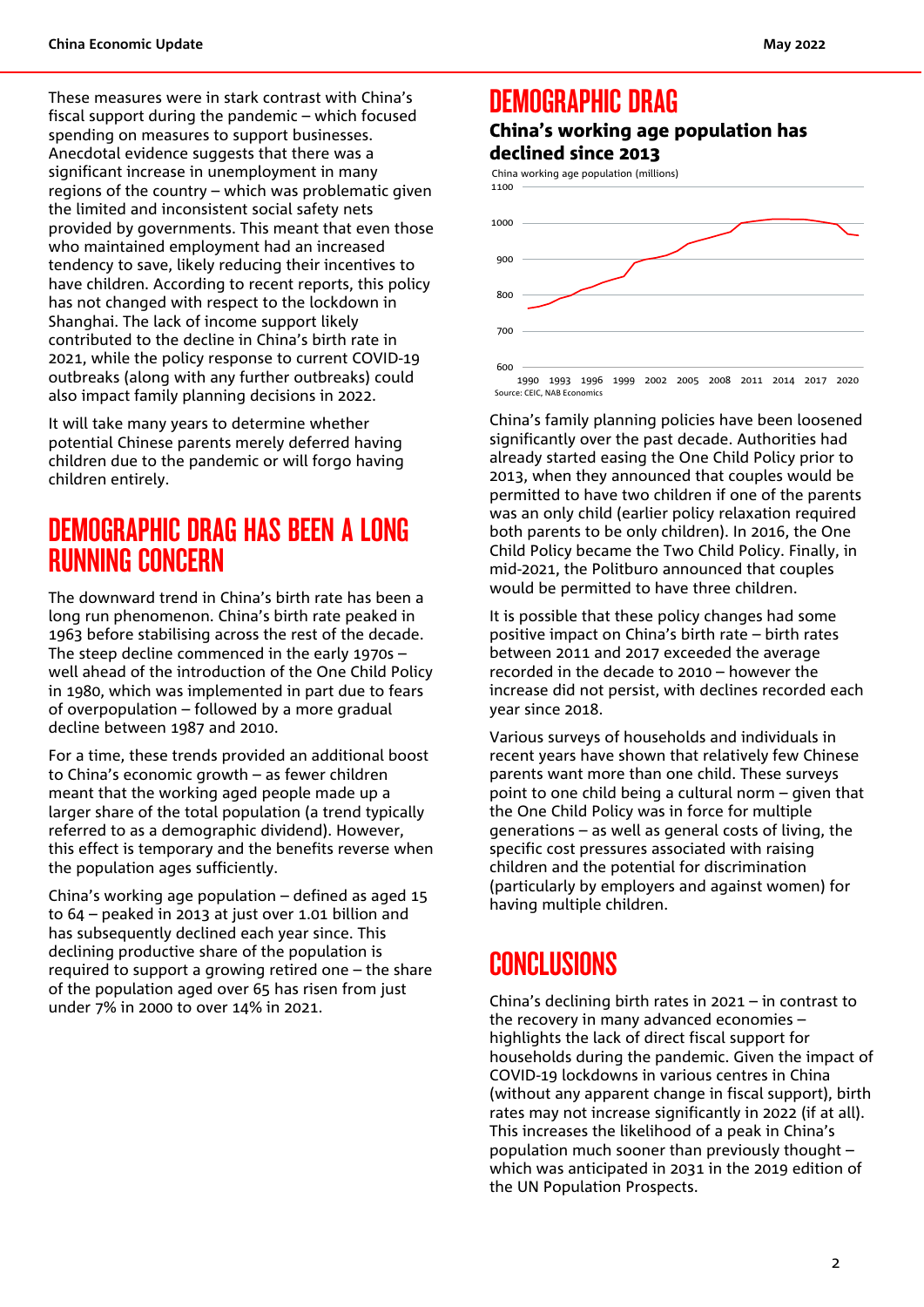Changes to family planning policy that are limited to the number of children permitted does not seem likely to support an increase in birth rates that will delay or reverse the increasing demographic drag. Chinese authorities may need to emulate the Nordic countries' fiscal support for parents (or similar policies) if they seek to significantly increase birth rates.

### CONTACT THE AUTHOR

Gerard Burg Senior Economist – International [Gerard.Burg@nab.com.au](mailto:Gerard.Burg@nab.com.au) +61 477 723 768